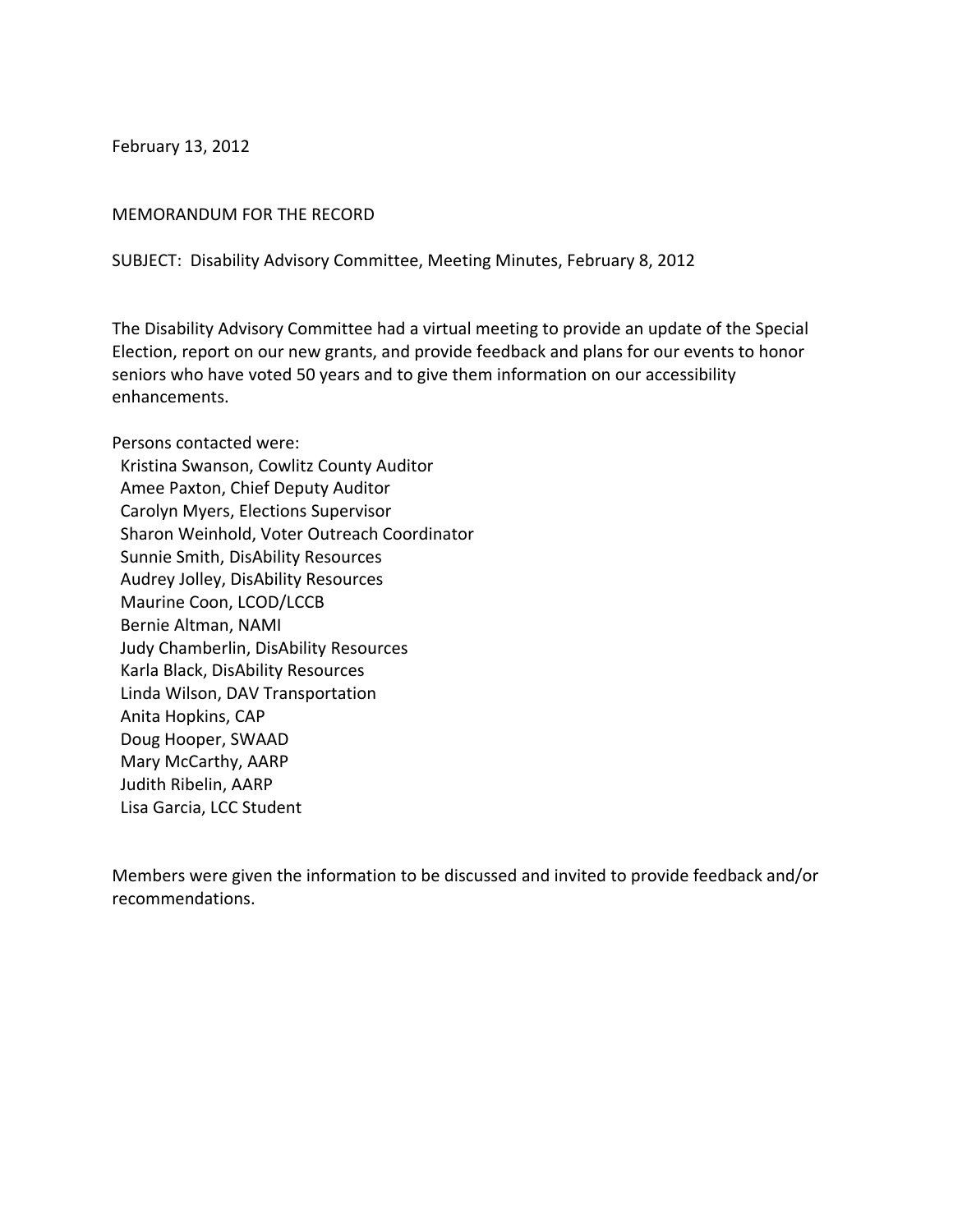## **Status of Special Election**.

Ballots were mailed on January 27 for the February 14, 2012 Special Election. This is a partial election, with fewer than 15,000 participants. Eligible voters reside in the City of Castle Rock and the Castle Rock, Kalama or Woodland School Districts. Historically, the ballot return rate for similar Special Elections is 45%. As of Tuesday, February 7, 4025 ballots (27.4%) have been returned. Almost 70% of those ballots were returned through the accessible ballot boxes. The eSlate is available to voters who may need help in voting privately and independently. The eSlate is available 20 days before each election at the Elections Department and at other locations upon request. Committee members are encouraged to invite people who could benefit from using the eSlate to test it and use it to vote their ballot.

## **Voting Accessibility Grant**.

The Secretary of State approved Cowlitz County's request for grant funding to purchase a public address (PA) system. The system will give voters with hearing impairments the opportunity to more fully participate in Disability Advisory Committee meetings, demonstrations of our accessibility equipment, educational meetings regarding elections, and events that provide elections, accessibility or voting information. The funding is available through December 31, 2012.

Seniors and persons with disabilities often have difficulty hearing or understanding presentations and conversations in a larger room. With this equipment, persons with hearing impairments will be able to better hear and participate in the conversation. The new equipment will include 2 wireless handheld microphones with receivers, a single channel microphone amp or small mixer, 2 powered speakers, 2 speaker stands and the necessary cabling. A Committee member asked if the PA system includes "loops" that can be worn by hard of hearing and/or deaf people. These "loops" fit around their necks. We are exploring the "loops" to see whether they should be part of our system.

## **Events to Honor and Provide Information to Seniors Who Are Long Time Voters**.

Two events have been held to date. The first was at the Silver Lake Grange on October 24, and the second at the Kelso Senior Center on December 14. Forty six (46) people attended the Silver Lake event and fifty six (56) people attended the Senior Center event. Invitees included voters in the precincts close to the event location.

An event is scheduled for March 5 at the Canterbury Inn, and will be open to the residents (and their guests) of Canterbury Park, Canterbury Inn, Canterbury Gardens and Delaware Plaza. As recommended by the committee, we are trying to schedule an event at the Monticello Park (tentatively April 9 or 10) and at the Ryderwood Community Center later in April. We are exploring the possibility of having events at the Kalama Community Building, and the Rose Valley and Pleasant Hill Granges.

Each event is a little different, depending on the location, size of the room and preferences of the location host. A Cowlitz County Commissioner has served as the Master of Ceremonies for each event. The program highlights are a presentation by Cowlitz County Auditor Kristina Swanson on the history of voting and voting equipment, and the opportunity for the voters to share their voting experiences. The Elections Department imparts information on the eSlate